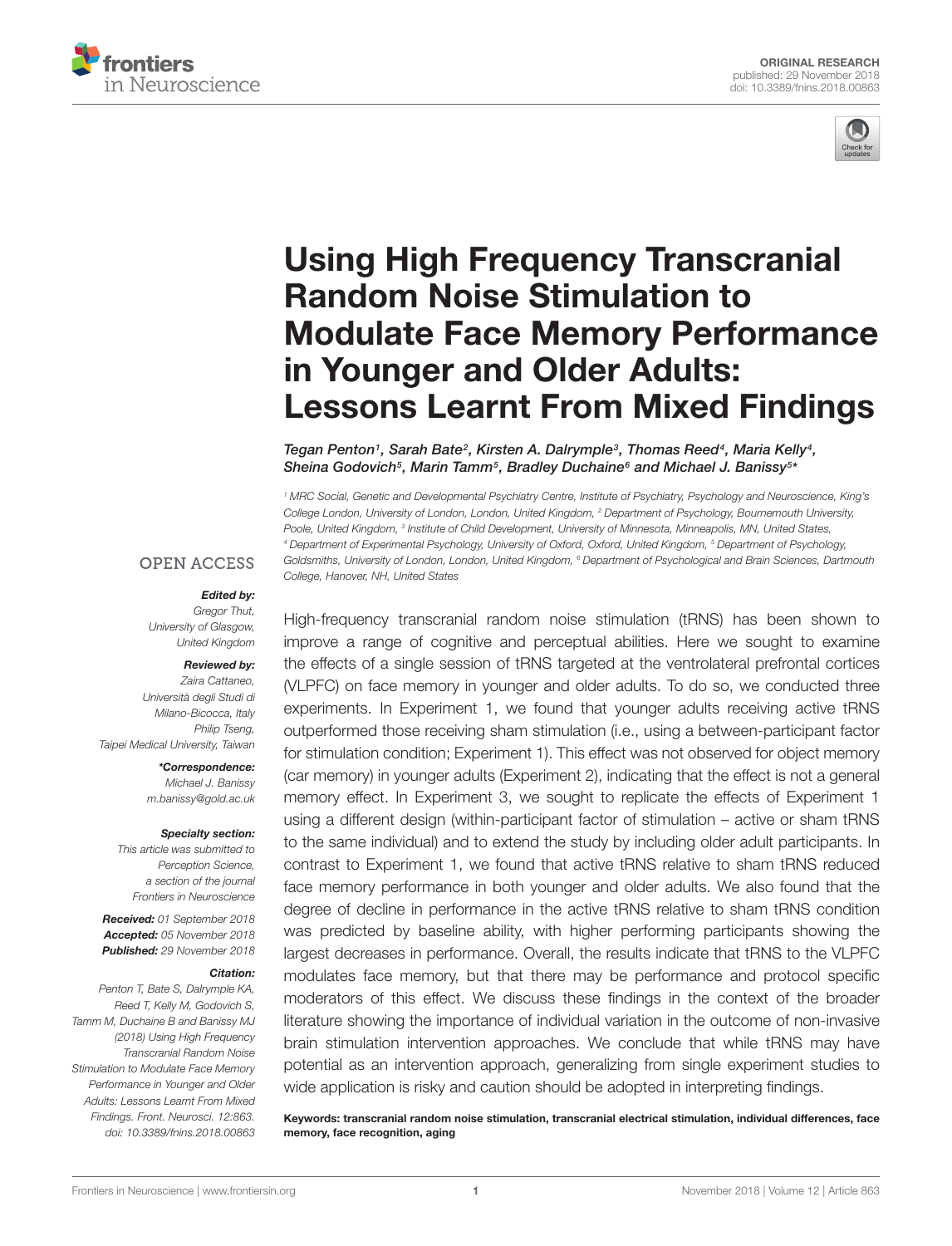# INTRODUCTION

The ability to recognize a face is an important skill that depends on a variety of cognitive and neural processes [\(Bruce and Young,](#page-8-0) [1986;](#page-8-0) [Haxby et al.,](#page-8-1) [2000;](#page-8-1) [Duchaine and Yovel,](#page-8-2) [2015\)](#page-8-2). Face recognition ability has been suggested to peak in adulthood around the age of 30–34 years old with a steady decline in these skills observed after this period [\(Germine et al.,](#page-8-3) [2011\)](#page-8-3). Failure to develop normal face recognition abilities has been linked with negative psychosocial consequences (e.g., [Yardley](#page-9-0) [et al.,](#page-9-0) [2008;](#page-9-0) [Dalrymple et al.,](#page-8-4) [2014a\)](#page-8-4). Conversely, some people show extraordinarily good face recognition [\(Russell et al.,](#page-9-1) [2009;](#page-9-1) [Bobak et al.,](#page-8-5) [2016\)](#page-8-5) and these skills are valuable in a number of professions [\(White et al.,](#page-9-2) [2014\)](#page-9-2). Potential methods to improve face recognition abilities therefore warrant investigation, as they may ameliorate face-processing deficits in atypical groups or facilitate face processing in typical adults across the lifespan.

Recent evidence demonstrates that non-invasive brain stimulation can improve a range of cognitive and perceptual abilities. For instance, [Snowball et al.](#page-9-3) [\(2013\)](#page-9-3) report that pairing multiple sessions of high-frequency transcranial random noise stimulation (tRNS) with cognitive training can enhance arithmetic learning, with the benefits persisting six months after training. During tRNS a weak current is passed between two electrodes placed on the scalp. In high-frequency tRNS, an alternating current ranging randomly between 100 and 640 Hz is administered. This has been shown to lead to an increase in excitation under both scalp electrodes [\(Terney et al.,](#page-9-4) [2008\)](#page-9-4). While the mechanisms of action are not well understood, one suggestion is that mechanisms of stochastic resonance contribute to the effect with random noise amplifying weak neural signals (e.g., [Moss et al.,](#page-8-6) [2004\)](#page-8-6).

Transcranial random noise stimulation has also been used to investigate aspects of social perception and cognition. For example, in our prior work, we have shown that tRNS to bilateral occipitotemporal cortices can enhance facial identity perception, but not facial trustworthiness perception, in typical younger adults. This effect was not observed following either sham or sensorimotor cortex stimulation [\(Romanska et al.,](#page-9-5) [2015\)](#page-9-5). In other work, alternative forms of transcranial electrical current stimulation have also been shown to modulate aspects of memory for faces in younger adults [\(Lafontaine et al.,](#page-8-7) [2013;](#page-8-7) [Renzi et al.,](#page-9-6) [2015;](#page-9-6) [Barbieri et al.,](#page-8-8) [2016\)](#page-8-8). For instance, [Barbieri](#page-8-8) [et al.](#page-8-8) [\(2016\)](#page-8-8) demonstrated that offline anodal transcranial direct current stimulation (a-tDCS; a form of transcranial electrical current stimulation using a direct current to increase cortical excitation to the area of cortex underneath a single electrode) over the right occipital cortex enhanced face and object memory in typical younger adults. These findings suggest non-invasive brain stimulation is a promising tool to enhance facial identity processing skills in typical younger adults, but the extent to which face memory can be modulated with tRNS and whether any beneficial effect of stimulation extends to other groups (e.g., older rather than younger adults) remains unknown.

Here, we conducted three experiments to examine the impact of a single session of high-frequency tRNS targeted at bilateral

ventrolateral prefrontal cortices (VLPFC) on face (Experiments 1 and 3) and object (Experiment 2) memory in younger adults, and face memory in older adults (Experiment 3) adults. Our selection of VLPFC was based on neuroimaging and brain stimulation work showing: increased fronto-central activation (including bilateral inferior frontal gyri) when making correct rejections of distractor faces during a face memory task [\(Hofer et al.,](#page-8-9) [2007\)](#page-8-9), contributions of the VLPFC to facial identity processing [\(Grady](#page-8-10) [et al.,](#page-8-10) [2002;](#page-8-10) [Fairhall and Ishai,](#page-8-11) [2007;](#page-8-11) [Thomas et al.,](#page-9-7) [2008;](#page-9-7) [Oh and](#page-9-8) [Leung,](#page-9-8) [2010;](#page-9-8) [Guntupalli et al.,](#page-8-12) [2016\)](#page-8-12), evidence of face-selective lateral prefrontal cortex activation [\(Chan and Downing,](#page-8-13) [2011;](#page-8-13) [Chan,](#page-8-14) [2013\)](#page-8-14), and demonstration that intracranial stimulation of the right inferior frontal gyrus (part of the VLPFC) elicits face percepts [\(Vignal et al.,](#page-9-9) [2000\)](#page-9-9). Given these findings, we predicted that tRNS to VLPFC would improve face memory abilities.

## EXPERIMENT 1: FACE MEMORY IN YOUNGER ADULTS

## Experiment 1 Materials and Methods **Participants**

In Experiment 1, 28 Caucasian right-handed adults participated for a small monetary reward. Participants were randomly assigned to the active high-frequency tRNS group ( $N = 14$ ; Mean Age =  $29.6$  years, SD Age =  $10.1$  years; 9 females) or the sham group ( $N = 14$ ; Mean Age = 24.9 years, SD Age = 8.2 years; 8 females). The groups did not differ significantly in age  $[t(26) = 1.33, p = 0.194]$ .

All participants were healthy volunteers, without any known developmental or neurological disorders and no contraindications to tRNS. They were naive with respect to the experimental hypothesis and remained unaware of what type of stimulation they received until the end of the experiment.

## Brain Stimulation Parameters

High frequency tRNS was administered using a NeuroConn DC Plus Stimulator. Two  $5 \times 5$  cm electrodes placed in saline soaked sponges were used. Stimulation was administered at 1.5 mA for 20 min, with a 15 s fade-in and fade-out time. An identical setup was used for the sham group, but stimulation was only administered for the first 30 s. This evokes the sensation of being stimulated, but does not lead to a neurophysiological change that can influence performance [\(Ambrus et al.,](#page-8-15) [2010\)](#page-8-15). The sites of stimulation were identified using the electroencephalography 10–20 system, with electrodes placed over the F7/F8 scalp electrode sites. Site selection was based on frameless stereotactic image guidance of scalp electrodes indicating that the F7/F8 electrodes are over the inferior frontal gyri, which form part of the VLPFC. Given the size of the electrodes used, the stimulation was also likely to extend laterally to include stimulation of neighboring regions that form part of the VLPFC including pars triangularis of the inferior frontal gyrus and the lateral surface of the ventral frontal cortex, thus we refer to the stimulated region as VLPFC rather than inferior frontal gyrus.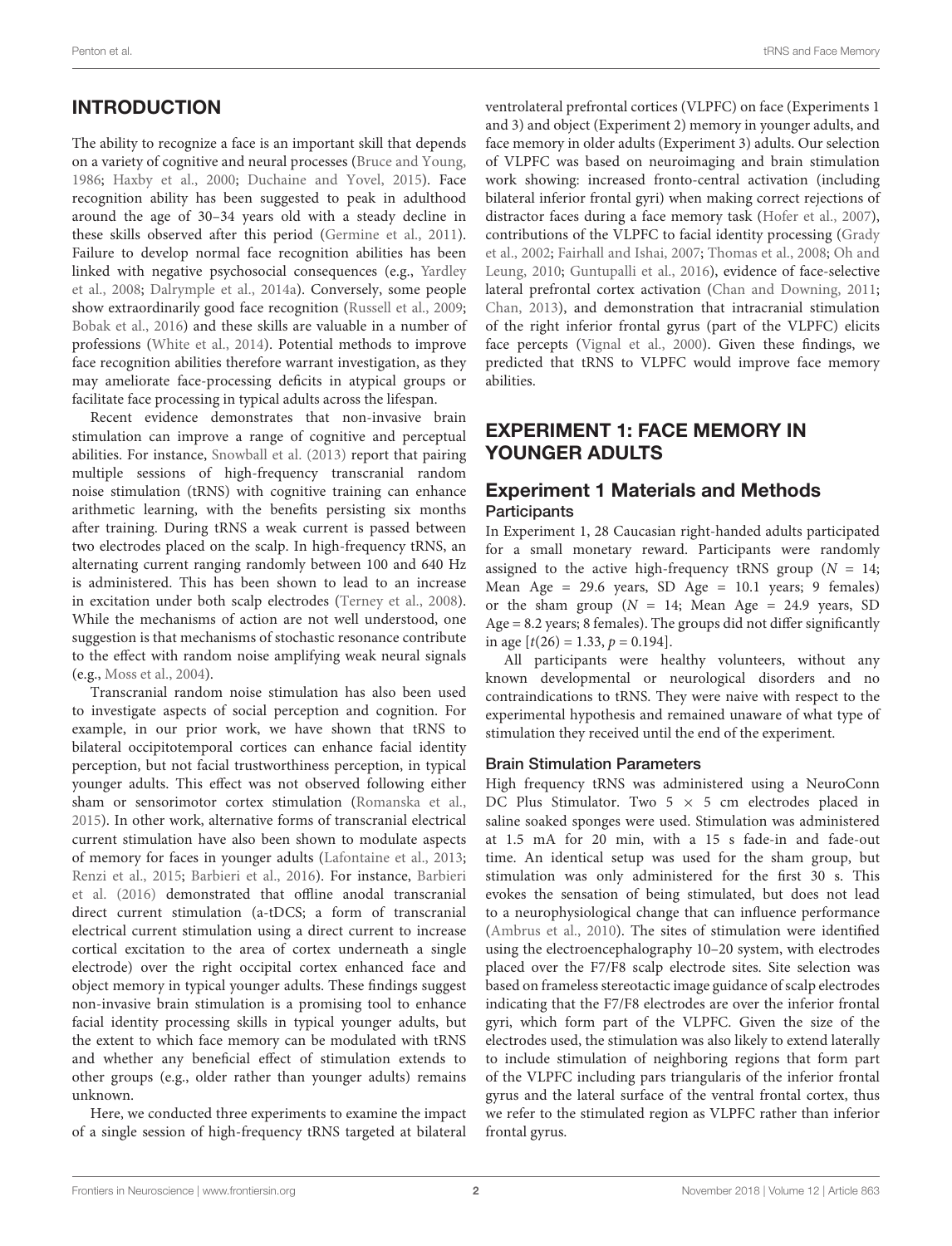

## <span id="page-2-0"></span>Materials and Procedure

Prior to the study, all participants were provided with written information about the study and a description of the tRNS procedure. The associated safety risks/warnings were explained, and participants were asked to sign an informed consent form. This study received full ethical approval by the local ethics committee.

To examine pre- versus post-performance in face memory, two versions of the Cambridge Face Memory Test (CFMT) were used [\(Bate et al.,](#page-8-16) [2014\)](#page-8-16). The CFMT is commonly utilized measure to study face memory [\(Duchaine and Nakayama,](#page-8-17) [2006a\)](#page-8-17), where participants memorize six target faces and are asked to choose which one of three faces was a target. Responses were recorded via keypress. We used two versions of the CFMT with different faces, generated by FaceGen software for pre- and posttesting (**[Figure 1A](#page-2-0)**). The use of the two versions of the CFMT rather than two administrations of the same test allows us to compare performance on measures matched for difficulty and task demands, while reducing the practice effects often present in a pre- versus post-performance design. A previous study demonstrated the tasks do not differ in difficulty and the order in which the tasks are completed does not influence performance [\(Bate et al.,](#page-8-16) [2014\)](#page-8-16). Each task requires learning and recognizing six unfamiliar male Caucasian faces in different views (left 1/3 profile, frontal, and right 1/3 profile) and lighting. Participants are then tested on their ability to recognize these faces in a threealternative forced-choice task. A total of 72 trials are completed per test. The percentage of correct responses was measured. Feedback was not provided during the test.

The timeline for each testing session involved participants completing a pre-test CFMT. Next they received active or sham tRNS prior to starting the post-stimulation CFMT. In the active tRNS condition, participants received 20 min of stimulation, with 10 min of stimulation taking place prior to the task, and the remaining stimulation delivered while participants completed the post-stimulation task. In the sham condition, this procedure was mimicked. The two versions of the CFMT were counterbalanced across participants as the baseline or post-stimulation task (**[Figure 1A](#page-2-0)**). The testing session took approximately 45 min to complete.

## Experiment 1 Results and Discussion

One participant in the stimulation group showed a difference score between pre- and post-stimulation that was greater than two standard deviations above the mean difference score for the group (i.e., they were an outlier by showing a greater improvement than the rest of the group) and was withdrawn from our analysis. To examine whether a single session of active high frequency tRNS facilitated face memory relative to sham stimulation a 2 (Stimulation Group)  $\times$  2 (Session) mixed ANOVA was conducted on the remaining participants (Sham group  $N = 14$ ; tRNS group  $N = 13$ ). This revealed a significant interaction between Stimulation Group and Session  $[F(1,25) = 5.73, p = 0.024, \eta_p^2 = 0.187]$ . Planned paired comparisons revealed the active tRNS group showed a significant improvement in performance after stimulation relative to baseline  $[t(12) = 3.43, p = 0.005, r = 0.25]$ , but this pattern was not observed for the sham stimulation group  $[t(13) = 0.759, p = 0.462,$  $r = -0.10$ ] (**[Figure 1B](#page-2-0)**). Further, the two groups did not differ significantly in performance before stimulation  $[t(25) = 0.758]$ ,  $p = 0.456$ ,  $r = 0.15$ , but did significantly differ post stimulation  $[t(25) = 2.09, p = 0.047, r = 0.39]$ . The main effect of Group and Session were not significant [For Group:  $F(1,25) = 2.42$ ,  $p = 0.133$ ,  $\eta_p^2 = 0.088$ ; For Session:  $F(1,25) = 1.27$ ,  $p = 0.271$ ,  $\eta_p^2 = 0.048$ .

These findings therefore indicate that a single session of active high frequency tRNS to VLPFC resulted in an enhancement in face memory performance in young adults. A similar modulation effect was not observed following sham stimulation in a different group of participants. This provides support for the potential utility of high frequency tRNS to VLPFC as a means to improve face memory skills and provides further evidence that the VLPFC plays a role in the face recognition abilities of typical young adults. The findings are consistent with literature indicating the importance of the VLPFC in facial identity processing in younger adults [\(Vignal et al.,](#page-9-9) [2000;](#page-9-9) [Fairhall and Ishai,](#page-8-11) [2007;](#page-8-11) [Thomas et al.,](#page-9-7) [2008;](#page-9-7) [Oh and Leung,](#page-9-8) [2010;](#page-9-8) [Renzi et al.,](#page-9-10) [2013;](#page-9-10) [Guntupalli et al.,](#page-8-12) [2016\)](#page-8-12). We add to this literature by demonstrating that changing cortical excitability in the VLPFC can lead to a modulation of face memory performance in young adults. It has previously been shown that transcranial magnetic stimulation (TMS) of the right inferior frontal gyrus disrupts the ability to perceive differences in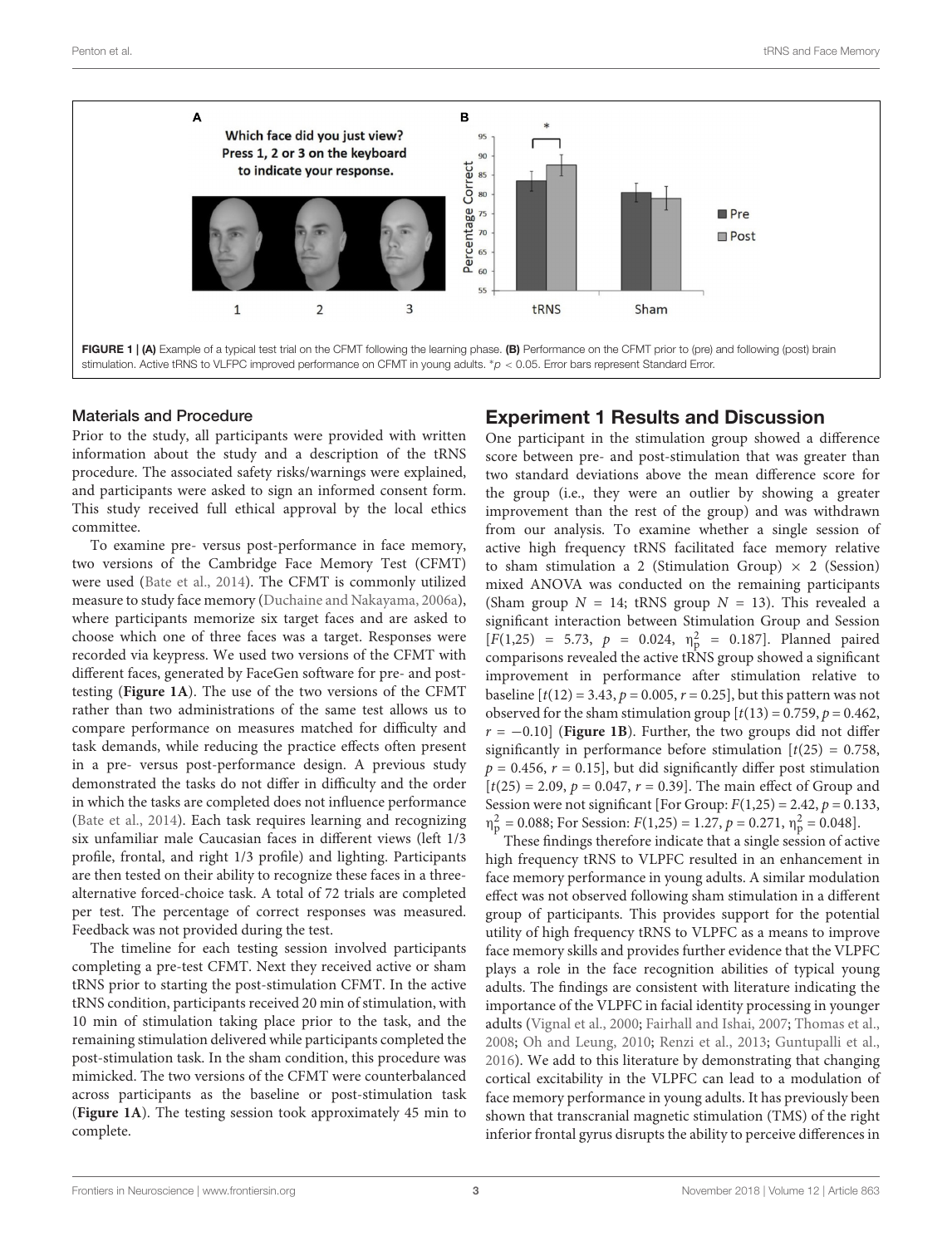the spacing of facial features, but not featural processing [\(Renzi](#page-9-10) [et al.,](#page-9-10) [2013\)](#page-9-10). This may be one potential mechanism that could account for the changes in performance observed here (e.g., by influencing the perceptual encoding of unfamiliar faces).

There, are however, some important limitations to Experiment 1. Firstly, the lack of a non-face memory task means that it is unclear whether the modulation in performance following high frequency tRNS is related to face recognition or affects visual recognition memory in general. Secondly, our use of a between-participant design introduces the risk that differences may relate to some form of individual difference between the groups that was not controlled for in the current study. To address these issues, we conducted two additional experiments. In Experiment 2, we assessed whether high frequency tRNS targeted at VLPFC results in a modulation of non-face visual recognition abilities relative to sham stimulation. In Experiment 3, we assessed how high frequency tRNS targeted at VLPFC influences face memory in young and older adult participants when stimulation session is a repeated-measures factor (i.e., the same participants complete sham and active stimulation sessions).

## EXPERIMENT 2: NON-FACE VISUAL MEMORY IN YOUNG ADULTS

Although Experiment 1 demonstrated an improvement in face memory following active high frequency tRNS targeted at the VLPFC, it is unclear whether this modulation in performance following high frequency tRNS is specific to face recognition or affects visual recognition memory in general. To address this issue, a second experiment was conducted to examine whether high frequency tRNS targeted at VLPFC would result in a modulation of non-face visual recognition abilities relative to sham stimulation.

## Experiment 2 Materials and Methods **Participants**

In Experiment 2, 38 right-handed young adults participated for a small monetary reward. Participants were randomly assigned to either the active high-frequency tRNS ( $N = 19$ ; 24.4 years,  $SD = 6.3$  years, 9 females) or sham group ( $N = 19$ ;  $M = 26.8$  years,  $SD = 6.0$  years, 8 females). The groups did not differ significantly in age  $[t(36) = 1.21, p = 0.234]$ .

All participants were healthy volunteers, without any known developmental or neurological disorders and no contraindications to tRNS. They were naive with respect to the experimental hypothesis and remained unaware of what type of stimulation they received until the end of the experiment.

## Brain Stimulation Parameters

The stimulation parameters were identical to Experiment 1 (see section "Experiment 1 Materials and Methods").

## Materials and Procedure

Prior to the study, all participants were provided with written information about the study and a description of the tRNS procedure. The associated safety/risk warnings were explained, and participants were asked to sign an informed consent form. This study received full ethical approval by the local ethics committee.

Experiment 2 examined whether high frequency tRNS targeted at VLPFC would result in a modulation of non-face visual memory abilities. Two tasks were used to examine nonface memory abilities, both with the same format as the CFMT: Cambridge Bicycle Memory Test (CBMT) and the Cambridge Car Memory Test (CCMT). Our main task of interest was the CCMT [\(Dennett et al.,](#page-8-18) [2012\)](#page-8-18), which all participants completed following tRNS. In the CCMT, participants are shown three images of six different cars that vary in viewpoint: side-on, approximately 30◦ left from side-on, and approximately 30◦ right from side-on. As with the CFMT, participants are asked to learn the cars and are then tested with 72 trials on their ability to determine which one of three cars presented in each test item was a target (see [Dennett et al.,](#page-8-18) [2012](#page-8-18) for full description). Thus, the task is matched in format to the CFMT, but only modestly correlates with the CFMT performance [\(Dennett et al.,](#page-8-18) [2012;](#page-8-18) [Shakeshaft and Plomin,](#page-9-11) [2015\)](#page-9-11). The CBMT [\(Dalrymple et al.,](#page-8-19) [2014b\)](#page-8-19) also used the same format as the CFMT and CCMT, but involved participants learning and recognizing six different bicycles. The test was developed for use in children and thus is somewhat easier than the CCMT (which was designed for adults). In view of the differences in task difficulty between the CBMT and CCMT, the CBMT was used as a measure to ensure that the sham and active high-frequency tRNS group did not differ significantly in their baseline object recognition abilities. The timeline for each testing session involved all participants completing the CBMT at baseline as an index of participants' baseline visual memory abilities (see **[Figure 2A](#page-4-0)**). Following the CBMT, participants received 20 min of active or sham tRNS. As per Experiments 1 and 2, in the active tRNS condition, participants received 20 min of stimulation, thus 10 min of stimulation was conducted prior to the task, and the remaining stimulation was conducted while participants completed the CCMT (**[Figure 2B](#page-4-0)**). The testing session took approximately 45 min to complete.

## Experiment 2 Results and Discussion

A 2 (Stimulation Group)  $\times$  2 (Task) mixed ANOVA was conducted. This revealed a significant main effect of Task  $[F(1,36) = 10.83, p = 0.002, \eta_p^2 = 0.231]$  driven by better performance on the bicycle task for all participants, which is due to differences in difficulty between the CCMT and CBMT noted earlier. No main effect of Stimulation Group was found  $[F(1,36) = 0.02, p = 0.894, \eta_p^2 = 0.001].$ Importantly, the Task  $\times$  Group interaction was also not significant  $[F(1,36) = 0.31, p = 0.580, \eta_p^2 = 0.009]$ indicating that high-frequency tRNS of VLPFC did not significantly modulate non-face visual recognition memory (**[Figure 2C](#page-4-0)**).

To ensure that the slight, non-significant difference between the groups in the CBMT at baseline (Active  $M = 75.67$ , Sham  $M = 77.54$ ;  $t(36) = -0.40$ ,  $p = 0.691$ ) did not influence the relationship between stimulation and CCMT performance, a secondary analysis of covariance was also run examining whether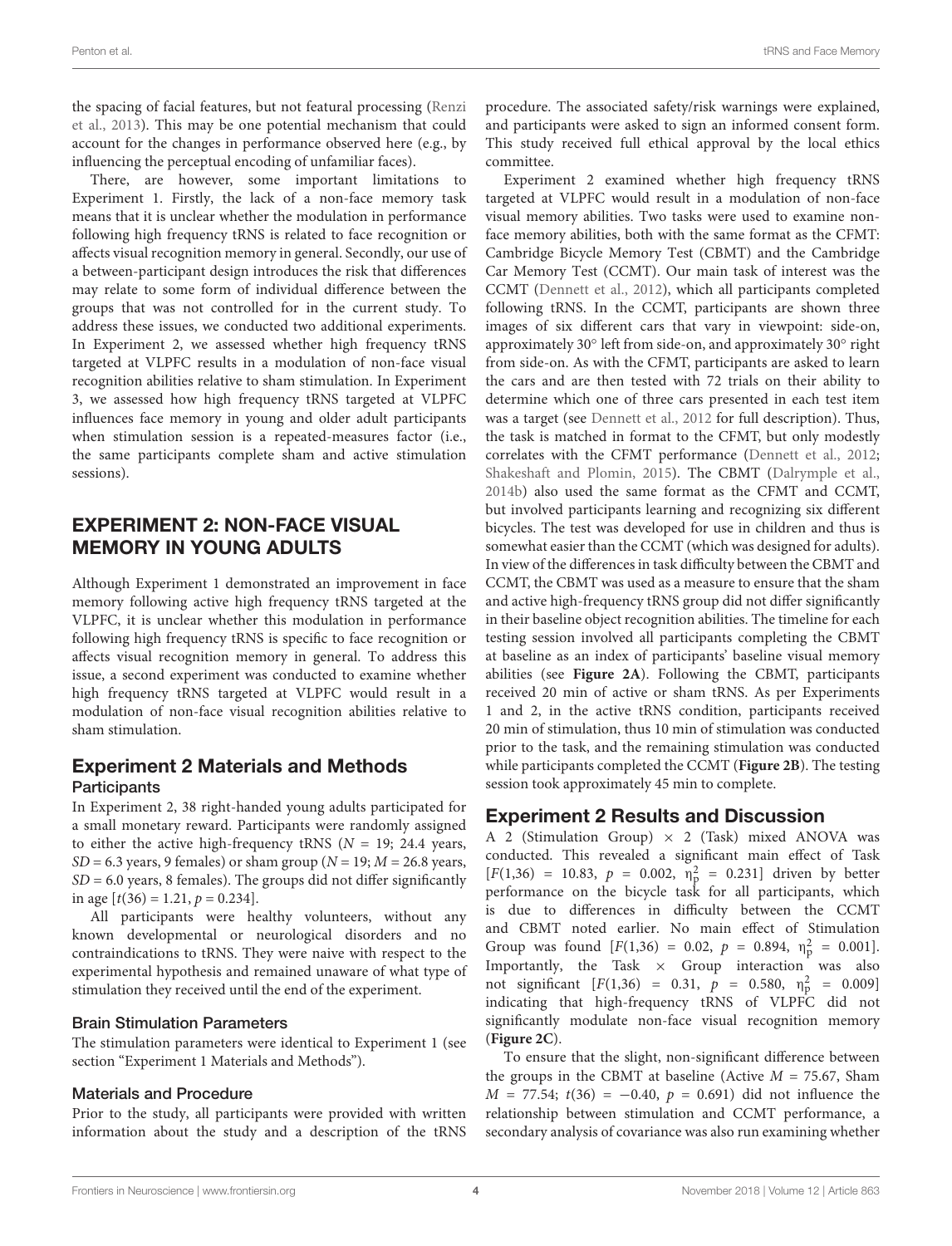

<span id="page-4-0"></span>CCMT performance differed between groups when including CBMT performance as a covariate. No significant relationship was observed between stimulation condition and CCMT scores,  $F(1,35) = 0.17, p = 0.681, \eta_p^2 = 0.005$ ). Collectively, these analyses suggest that high frequency tRNS to VLFPC does not lead to general improvements in visual memory.

## EXPERIMENT 3: FACE MEMORY IN YOUNGER AND OLDER ADULTS

The findings from Experiment 1 indicated that a single session of active high frequency tRNS to VLPFC (relative to sham stimulation) resulted in an enhancement in face memory performance for computer-generated faces when using a between-participants design. We conducted an additional experiment with different participants to examine whether we would find similar effects on face memory to Experiment 1 when using a repeated-measures approach (i.e., testing sham versus active stimulation in the same participants). This is an important consideration to ensure that a) prior effects replicate across different experimental designs, and b) that any prior results were not linked to any unforeseen individual differences between the groups.

In addition to introducing a repeated-measures factor for Stimulation Condition (active versus sham), we also wanted to consider an important between-participant factor that might influence the effect of stimulation – the age group of participants. There were two reason for doing this. Firstly, age has been shown to be an important individual difference factor that influence the outcome of brain stimulation interventions (e.g., see [Krause and](#page-8-20) [Cohen Kadosh,](#page-8-20) [2014;](#page-8-20) [Fertonani and Miniussi,](#page-8-21) [2017\)](#page-8-21). Secondly, aging has been related to declines in face memory performance - typically older adults show reduced face memory relative to younger adults [\(Lamont et al.,](#page-8-22) [2005;](#page-8-22) [Germine et al.,](#page-8-3) [2011\)](#page-8-3) - and we know that baseline performance is a common moderator of the outcome of brain stimulation interventions (e.g., see [Krause](#page-8-20) [and Cohen Kadosh,](#page-8-20) [2014;](#page-8-20) [Fertonani and Miniussi,](#page-8-21) [2017\)](#page-8-21). It is therefore important to consider how age influences the effects of high-frequency tRNS on face memory.

With this in mind, we investigated whether high frequency tRNS to VLPFC resulted in an enhancement in face memory using a mixed design with the factors of Session (sham versus active stimulation) and Age group (older versus younger adults).

## Experiment 3 Materials and Methods **Participants**

In Experiment 3, 20 right-handed older adults (Mean Age =  $67.2$  years, SD Age =  $6.4$  years, 15 females) and 19 right-handed younger adults (Mean Age = 24.7 years, SD Age = 3.7 years, 15 females) participated for a small monetary reward. All participants were healthy volunteers, without any known developmental or neurological disorders and no contraindications to tRNS. All older adult participants were screened using the Mini Mental State Examination (MMSE). The MMSE is a commonly used measure to screen for cognitive status. A cut-off limit of <24 was used, which has a good sensitivity for dementia in the older population [\(Chayer,](#page-8-23) [2002\)](#page-8-23). No participants were excluded from the study on the basis of this criterion.

## Brain Stimulation Parameters

All participants received either active tRNS or sham stimulation in a counterbalanced order 1-week apart (i.e., a withinparticipant design was used). All other aspects of the stimulation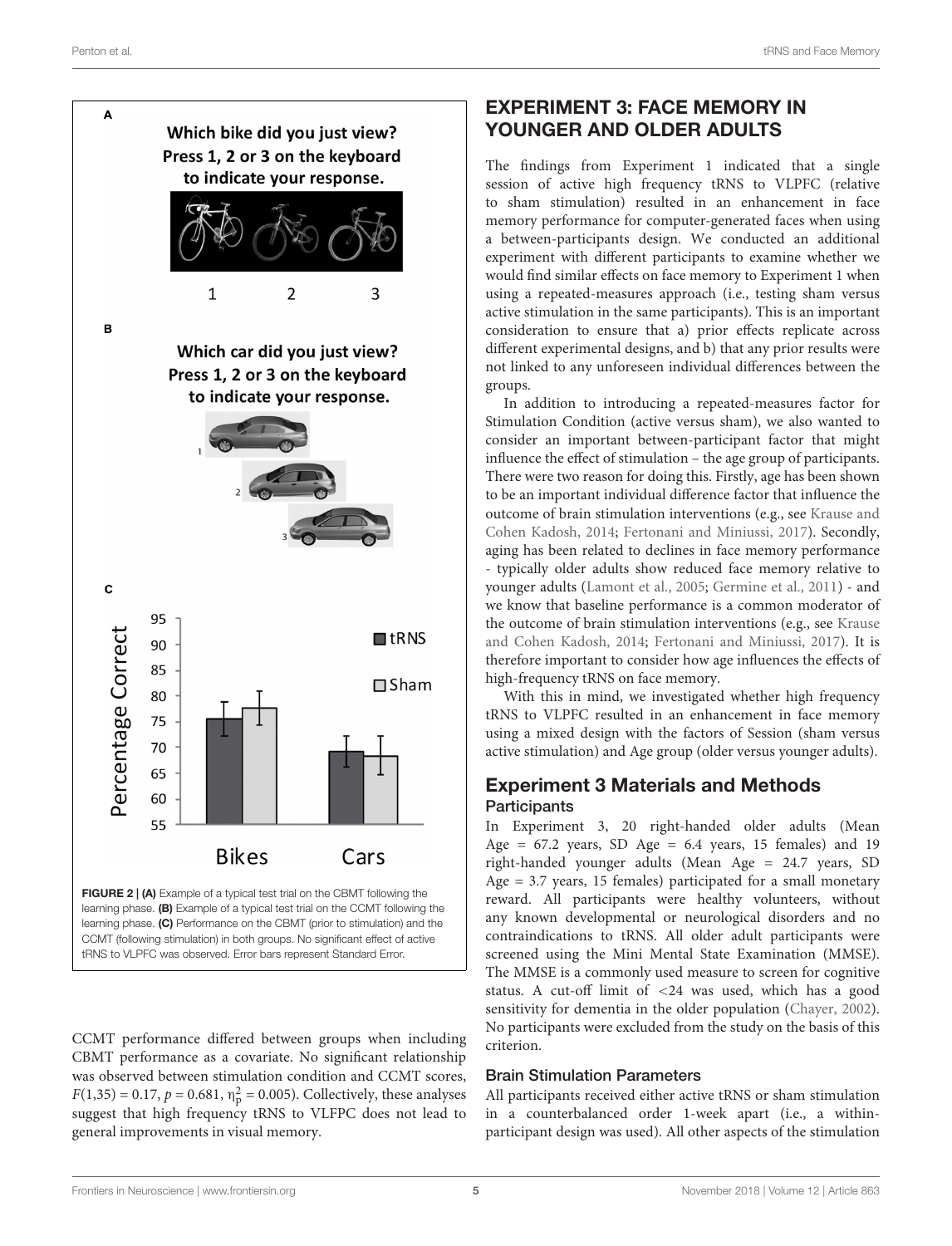protocol were identical to Experiment 1 (see section "Experiment 1 Materials and Methods").

#### Materials and Procedure

Prior to the study, all participants were provided with written information about the study and a description of the tRNS procedure. The associated safety/risk warnings were explained, and participants were asked to sign an informed consent form. This study received full ethical approval by the local ethics committee.

A different version of the CFMT was completed in each of the two testing sessions. The versions used were the same as those used in Experiment 1 (see section "Experiment 1 Materials and Methods" for description). The timeline for each testing session involved participants receiving 20 min of active or sham tRNS (counterbalanced across testing sessions), with 10 min of stimulation taking place prior to the task, and the remaining stimulation conducted while participants completed the CFMT. There was a minimum of a 1-week gap between sessions to avoid carry-over effects. Each testing session took approximately 45 min to complete.

## Experiment 3 Results and Discussion

No outliers were observed in the data set. A 2 (Stimulation Condition)  $\times$  2 (Age Group) mixed ANOVA was conducted to examine if overall CFMT performance differed between active and sham tRNS as a function of age group. No significant interaction was found between Stimulation Condition and Age Group  $[F(1,37) = 0.052, p = 0.820, \eta_{\rm p}^2 = 0.001]$ . There were, however, significant main effects of interest. Firstly, a main effect of Age Group was observed  $[F(1,37) = 9.226, p = 0.004,$  $\eta_p^2$  = 0.200], due to older adults performing worse than younger adults overall. Secondly, and contrary to Experiment 1, a main effect of Stimulation Condition was found  $[F(1,37) = 5.267,$  $p = 0.028$ ,  $\eta_{\rm p}^2 = 0.125$ ], which was due to participants performing worse in the active tRNS condition relative to the sham condition (**[Figure 3A](#page-6-0)**). This finding of a group-level reduction in performance in active relative to sham tRNS conditions is inconsistent with the findings from Experiment 1 where active tRNS was found to aid performance relative to sham tRNS at the group level (**[Figure 1B](#page-2-0)**).

To further explore this effect, we examined how individual differences in baseline performance (i.e., sham) performance were related to performance change following active stimulation. There were three reasons for doing this: (1) prior work has suggested that baseline ability can interact with stimulation outcome effects following transcranial electrical stimulation (tES) (e.g., [Tseng et al.,](#page-9-12) [2012;](#page-9-12) [Hsu et al.,](#page-8-24) [2014,](#page-8-24) [2016;](#page-8-25) [Krause and Cohen](#page-8-20) [Kadosh,](#page-8-20) [2014;](#page-8-20) [Benwell et al.,](#page-8-26) [2015;](#page-8-26) [Fertonani and Miniussi,](#page-8-21) [2017;](#page-8-21) [Penton et al.,](#page-9-13) [2017;](#page-9-13) [Tseng et al.,](#page-9-14) [2018\)](#page-9-14); (2) inter-individual differences in memory performance have been shown to increase with age (e.g., [Morse,](#page-8-27) [1993\)](#page-8-27); and (3) different patterns of activation of the VLPFC have been reported for high versus lowperforming older adults [\(Cabeza et al.,](#page-8-28) [2002\)](#page-8-28). To explore possible individual differences, we conducted a hierarchal regression to examine how baseline performance influenced performance change following active stimulation (active tRNS performance

minus sham tRNS performance). Participant age (years) and order of stimulation session testing  $(1 = \text{active tRNS s})$ first; 2 = sham session first) were entered into the first step of the model. No variables in the first step reached significance as predictors of performance change. Baseline performance was added in the second step. This resulted in a significant increase in the variance of performance change following stimulation that was accounted for  $[F(1,35) = 7.44, p = 0.01; 15.9\%$ additional variance in performance change following stimulation explained]. Baseline performance acted as a significant predictor of the degree of change following active high frequency tRNS  $[β = -.468, t = -2.73, p = 0.010], but not age [β = -0.190,$  $t = -1.11, p = 0.275$ ] or order of stimulation session [β = -0.109,  $t = -0.72$ ,  $p = 0.479$ . In this regard, as baseline performance increased, performance (active tRNS relative to sham tRNS) decreased (**[Figure 3B](#page-6-0)**). Collectively, these findings suggest that when using a repeated-measure design in younger and older adults, tRNS to VLPFC can lead to reductions in face memory performance. The degree of change following active tRNS relative to sham depends on baseline ability. This contrasts with our findings in Experiment 1, which tested younger adult participants only in a between-groups design and found that tRNS to VLPFC enhanced face memory performance (relative to sham; [Figure 1B](#page-2-0)) and was not modulated by baseline ability.

## GENERAL DISCUSSION

This study sought to determine whether, and how, high frequency tRNS to VLPFC modulates face memory abilities in typical younger and older adults. The findings demonstrate mixed results. In Experiment 1, we found that individuals who received active tRNS of the VLPFC showed significant improvements in face memory performance, while those who received sham stimulation did not. Similarly, while the active group and sham group did not differ from each other in their baseline face memory abilities, the active group outperformed the sham group following stimulation. Building on this finding, we conducted a second experiment to examine if a similar pattern of results would be found for a non-face memory task. In Experiment 2 active tRNS to VLPFC did not modulate non-face visual memory in younger adults. Finally, in Experiment 3, we sought to replicate the findings from Experiment 1 and examine whether participant age (younger versus older) influenced the outcome of stimulation effects on face memory. In Experiment 3, we also changed our stimulation factor from a between-group design (i.e., one group receiving active stimulation, one group receiving sham stimulation) to a within-group design (i.e., participants received active stimulation in one session, but sham stimulation in another – order was counterbalanced and testing was one week apart). Using this experimental design, we observed a significant reduction in face memory performance in active relative to sham tRNS conditions (i.e., the opposite pattern to Experiment 1). This reduction was linked to individual differences in baseline performance, with higher performing participants showing greater reductions in performance following stimulation (this effect remained when controlling for age and order of testing).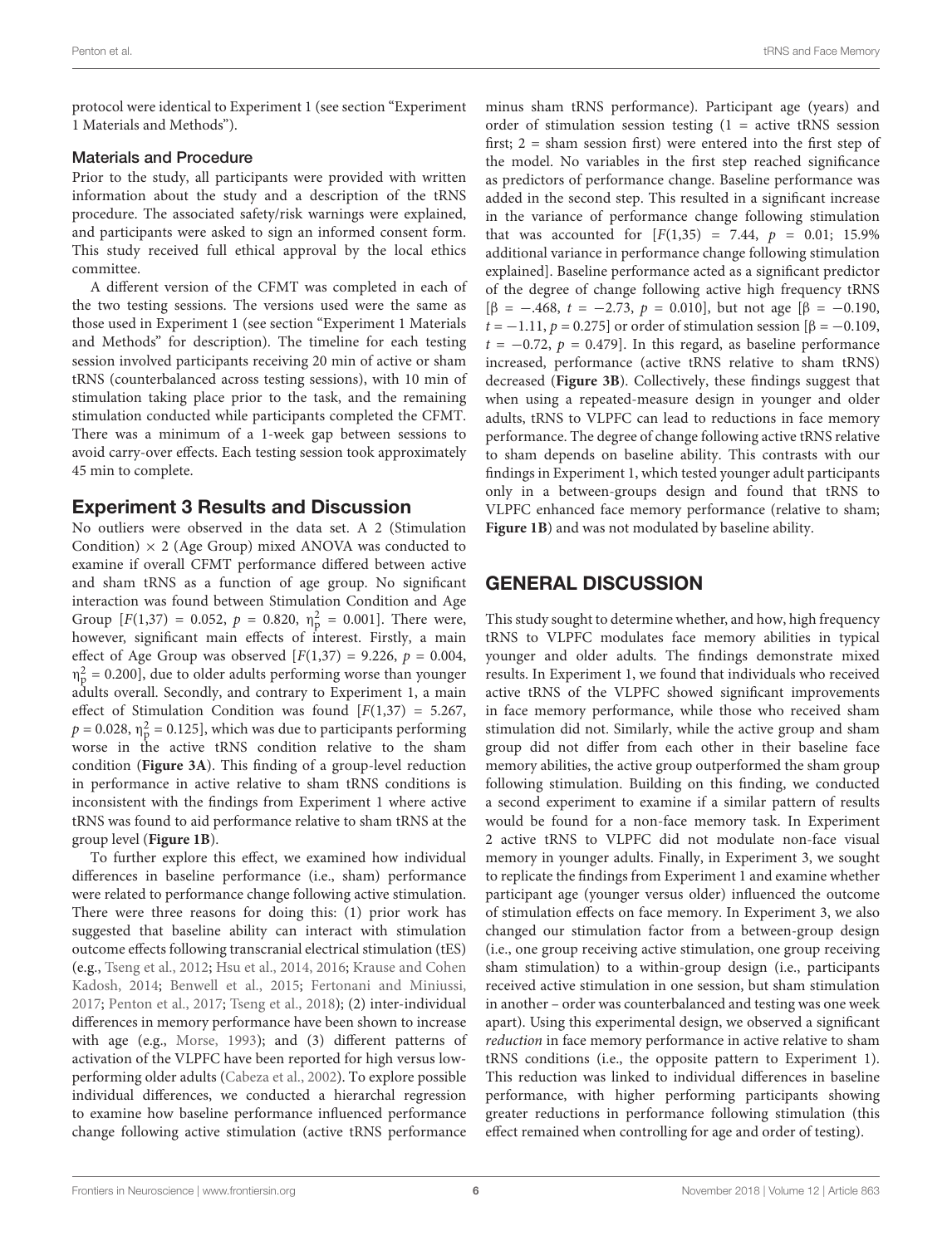

<span id="page-6-0"></span>

Our findings are in line with a number of recent investigations showing the sensitivity of transcranial electrical brain stimulation effects to subtle differences in experimental design and individual variation in participants. They speak to the importance of internal replication prior to publishing findings on changes in performance following transcranial electrical brain stimulation. The findings also call into question bold claims regarding the generalisability and reliability of transcranial electrical brain stimulation as a one-size fits all tool to modulate performance across a range of contexts without: (1) prior evidence verifying that stimulation effects maintain with variation in design (e.g., that effects maintain across between- and within-participant designs), (2) prior evidence verifying that stimulation effects maintain with variation in task (e.g., that the effect on one task in a single domain can be found on similar tasks in that domain), (3) prior evidence verifying that stimulation effects maintain with variation in participants (e.g., based on cohort factors like age, gender, ethnicity, typicality), and (4) prior evidence verifying that stimulation effects maintain with variation in setting (e.g., testing the effects of stimulation at different baseline states/locations for participants given the risk of state-dependent effects on stimulation outcome). All of the above are important factors to consider when verifying the reliability of effects of transcranial electrical brain stimulation before wider application.

More widely, the current findings highlight the danger of generalizing findings based on a single study within a young adult sample (as in Experiment 1) to a wider cohort without systematic investigation beforehand. This is particularly relevant in the domain of face processing, given between- and within-group variability in groups with atypical face processing (e.g., [Duchaine](#page-8-29) [and Nakayama,](#page-8-29) [2006b\)](#page-8-29). Based on Experiment 1 alone we may have concluded that tRNS offered potential to improve face processing, however, the discrepancy between the results of Experiment 1 and Experiment 3 challenges the reliability of the findings and calls into question the potential of using tRNS targeted at VLPFC as a tool to boost face processing. Overall, our findings add to evidence suggesting that individual difference factors may influence the efficacy and direction of transcranial electrical brain stimulation effects, and highlight the importance of considering these carefully before using the technique as a tool in cognitive rehabilitation / neural enhancement [\(Krause](#page-8-20) [and Cohen Kadosh,](#page-8-20) [2014;](#page-8-20) [Fertonani and Miniussi,](#page-8-21) [2017\)](#page-8-21). The findings highlight the importance of following up single study findings of changes in performance following transcranial electrical brain stimulation and establishing what parameters do/do not lead to modulation effects in a given domain, before: (i) assuming that they generalize across settings in a one-size fits all manner and (ii) assuming that effects are reliable.

Any future work examining the effects of tRNS on face memory could address some limitations of the current set of experiments. These include the lack of anatomical control site – while our findings indicate that VLPFC stimulation may modulate face memory performance (Experiment 1 and 3), performance was measured relative to sham stimulation only. This means that any interpretation on the anatomical locus of effect should be treated with caution. Further, while we did not find any effect on a non-face visual memory task in Experiment 2, the lack of a direct statistical comparison to performance on a face visual memory task in the same participants is a limitation impacting conclusions about task specificity of the stimulation.

It would also be interesting for future work to consider why higher performing participants would show greater reductions in face memory performance following stimulation in Experiment 3. One possibility is that this effect may result from high- and low-performing individuals relying on different networks for face recognition. These baseline differences in brain state may then interact with the effects of stimulation. Several studies using non-invasive brain stimulation have shown that baseline performance can predict the magnitude of change in performance following tES (e.g., [Tseng et al.,](#page-9-12) [2012,](#page-9-12) [2018;](#page-9-14) [Hsu](#page-8-24) [et al.,](#page-8-24) [2014,](#page-8-24) [2016;](#page-8-25) [Krause and Cohen Kadosh,](#page-8-20) [2014;](#page-8-20) [Benwell](#page-8-26) [et al.,](#page-8-26) [2015;](#page-8-26) [Fertonani and Miniussi,](#page-8-21) [2017;](#page-8-21) [Penton et al.,](#page-9-13) [2017\)](#page-9-13). It has been suggested that this may be due to differential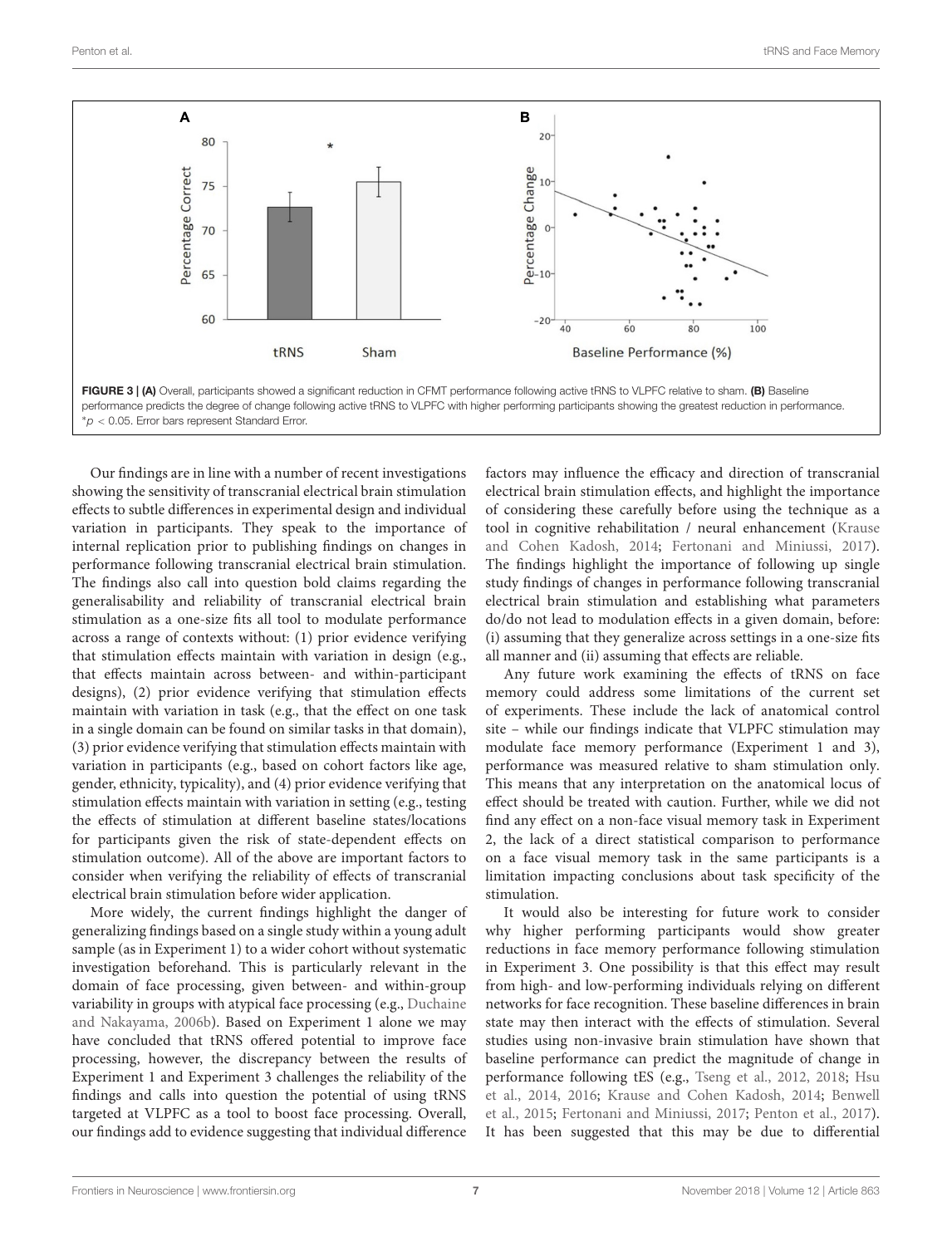recruitment of brain networks/brain state in high and low performers [\(Tseng et al.,](#page-9-12) [2012;](#page-9-12) [Krause and Cohen Kadosh,](#page-8-20) [2014\)](#page-8-20). Experiment 3 may be particularly sensitive to this possibility, since we tested both younger and older participants. It has been shown that VLPFC activity is greater in low-performing older adults compared to high-performers when performing memory-based tasks. Further, high-performers engage different brain networks than low-performers [\(Cabeza et al.,](#page-8-28) [2002\)](#page-8-28). That high-performing older adults recruit additional brain regions has often been interpreted in the context of compensation, whereby the reorganization of neurocognitive networks is used to compensate for deficiencies associated with typical aging [\(Cabeza et al.,](#page-8-28) [2002\)](#page-8-28). One possible explanation for our findings is that introducing additional excitability to the VLPFC may perturb these network dynamics in high performers. Consistent with this possibility, it is well known that brain stimulation effects can be state-dependent [\(Silvanto et al.,](#page-9-15) [2008\)](#page-9-15). This is relevant in the current context because some stimulation was conducted while participants were completing the task. It is therefore possible that differential effects in high- versus lowperformers may also be linked to differences in state-dependent outcomes of stimulation effects (potentially based on different brain networks that are recruited). Future work is needed to clarify these possibilities.

In addition, it may be interesting for future work to consider how different phases of learning and memory may be influenced by stimulation (e.g., encoding versus retrieval). For example, studies using transcranial direct stimulation (tDCS) have suggested that approaches designed to suppress or enhance cortical excitability can exert differential effects on learning depending on when they are applied [\(Dockery et al.,](#page-8-30) [2009;](#page-8-30) [Renzi](#page-9-6) [et al.,](#page-9-6) [2015\)](#page-9-6). One example of this is the work of [Dockery et al.](#page-8-30) [\(2009\)](#page-8-30) who suggest that for early stages of learning, stimulation techniques that support noise reduction of neuronal activity may be useful to aid learning and memory, while for later stages of learning, stimulation techniques that enhance the efficacy of active connections may be more useful to aid learning and memory. As one possible mechanism of action for tRNS is to enhance weak neuronal signals via stochastic resonance [\(Terney](#page-9-4) [et al.,](#page-9-4) [2008\)](#page-9-4), it may be the case that the outcomes of tRNS on learning and remembering faces are influenced by when in time tRNS is applied.

A final further consideration of our results is the choice of stimulation parameters used. While prior work has shown that the use of bilateral electrode montages for tRNS stimulation can modulate performance in cognitive and perceptual domains (e.g., [Cappelletti et al.,](#page-8-31) [2013;](#page-8-31) [Snowball et al.,](#page-9-3) [2013;](#page-9-3) [Joos et al.,](#page-8-32) [2015;](#page-8-32) [Romanska et al.,](#page-9-5) [2015;](#page-9-5) [Campana et al.,](#page-8-33) [2016;](#page-8-33) [Popescu et al.,](#page-9-16) [2016;](#page-9-16) [van der Groen and Wenderoth,](#page-9-17) [2016;](#page-9-17) [van Koningsbruggen et al.,](#page-9-18) [2016;](#page-9-18) [Looi et al.,](#page-8-34) [2017;](#page-8-34) [Penton et al.,](#page-9-13) [2017;](#page-9-13) [Yang and Banissy,](#page-9-19) [2017\)](#page-9-19), recent work using bilateral electrode montages for tRNS to stimulate the motor system has found that this approach does not induce the classical excitatory effects of unilateral tRNS [\(Parkin](#page-9-20) [et al.,](#page-9-20) [2018\)](#page-9-20). This is similar to studies of transcranial direct current stimulation (tDCS: a more commonly used transcranial electrical brain stimulation technique), where many studies find behavioral differences using bilateral electrode montages, but work using bilateral tDCS montages to modulate activity in the motor system has found mixed results on motor cortex excitability changes (e.g., [Nitsche and Paulus,](#page-8-35) [2000;](#page-8-35) [Mordillo-Mateos et al.,](#page-8-36) [2012;](#page-8-36) [Sehm et al.,](#page-9-21) [2013;](#page-9-21) [Parkin et al.,](#page-9-20) [2018\)](#page-9-20). Similarly, while many studies show behavioral effects of tRNS using durations of stimulation for 10 min or more (e.g., [Cappelletti et al.,](#page-8-31) [2013;](#page-8-31) [Snowball et al.,](#page-9-3) [2013;](#page-9-3) [Joos et al.,](#page-8-32) [2015;](#page-8-32) [Romanska et al.,](#page-9-5) [2015;](#page-9-5) [Campana et al.,](#page-8-33) [2016;](#page-8-33) [Popescu et al.,](#page-9-16) [2016;](#page-9-16) [van Koningsbruggen](#page-9-18) [et al.,](#page-9-18) [2016;](#page-9-18) [van der Groen and Wenderoth,](#page-9-17) [2016;](#page-9-17) [Looi et al.,](#page-8-34) [2017;](#page-8-34) [Penton et al.,](#page-9-13) [2017;](#page-9-13) [Yang and Banissy,](#page-9-19) [2017\)](#page-9-19), recent work in the motor system suggest that excitatory effects of tRNS may not be present at longer durations of stimulation (comparing 10 to 20 min stimulation parameters; [Parkin et al.,](#page-9-20) [2018\)](#page-9-20). One possible reason for this discrepancy is what happens in the motor system at rest may not necessarily predict what happens outside of it – e.g., studies using TMS have shown no correlation between motor system excitability and visual system excitability (e.g., [Stewart et al.,](#page-9-22) [2001;](#page-9-22) [Antal et al.,](#page-8-37) [2004\)](#page-8-37). With that being said, given that the motor system is often used in transcranial electrical brain stimulation studies to infer neurophysiological effects it is important that we gain a better understanding of how different tRNS montages within and outside of the motor system influence cortical excitability before widely using the technique. This issue does not only relate to montages, but also the phase of stimulation (e.g., see [Ho et al.,](#page-8-38) [2015\)](#page-8-38). All of the above leads to the conclusion that a greater consideration and understanding of the mechanisms of tRNS across different cohorts (e.g., young, old, typical, atypical) should be developed prior to wider use. Indeed, in a broader context, we would argue that a similar case should be made for the wide application of other transcranial electrical brain stimulation techniques (e.g., tDCS) across different cohorts where knowledge of the mechanisms of action/outcome is missing. This is not to conclude that the techniques should not be used in research studies, but that caution should be adopted before interpretation of findings and wide-scale use.

## ETHICS STATEMENT

The studies received ethical approval from Goldsmiths Research Ethics and Integrity Sub-Committee. All participants gave signed informed consent.

# AUTHOR CONTRIBUTIONS

MB and TP were involved in all aspects of the experiments, including design, analysis, and interpretation. SB, KD, and BD contributed to study design and interpretation. MT, TR, MK, and SG contributed to data collection. All authors contributed to manuscript preparation.

## FUNDING

This work was supported by grants from the British Academy (SG111874) and ESRC (ES/K00882X/1) awarded to MB.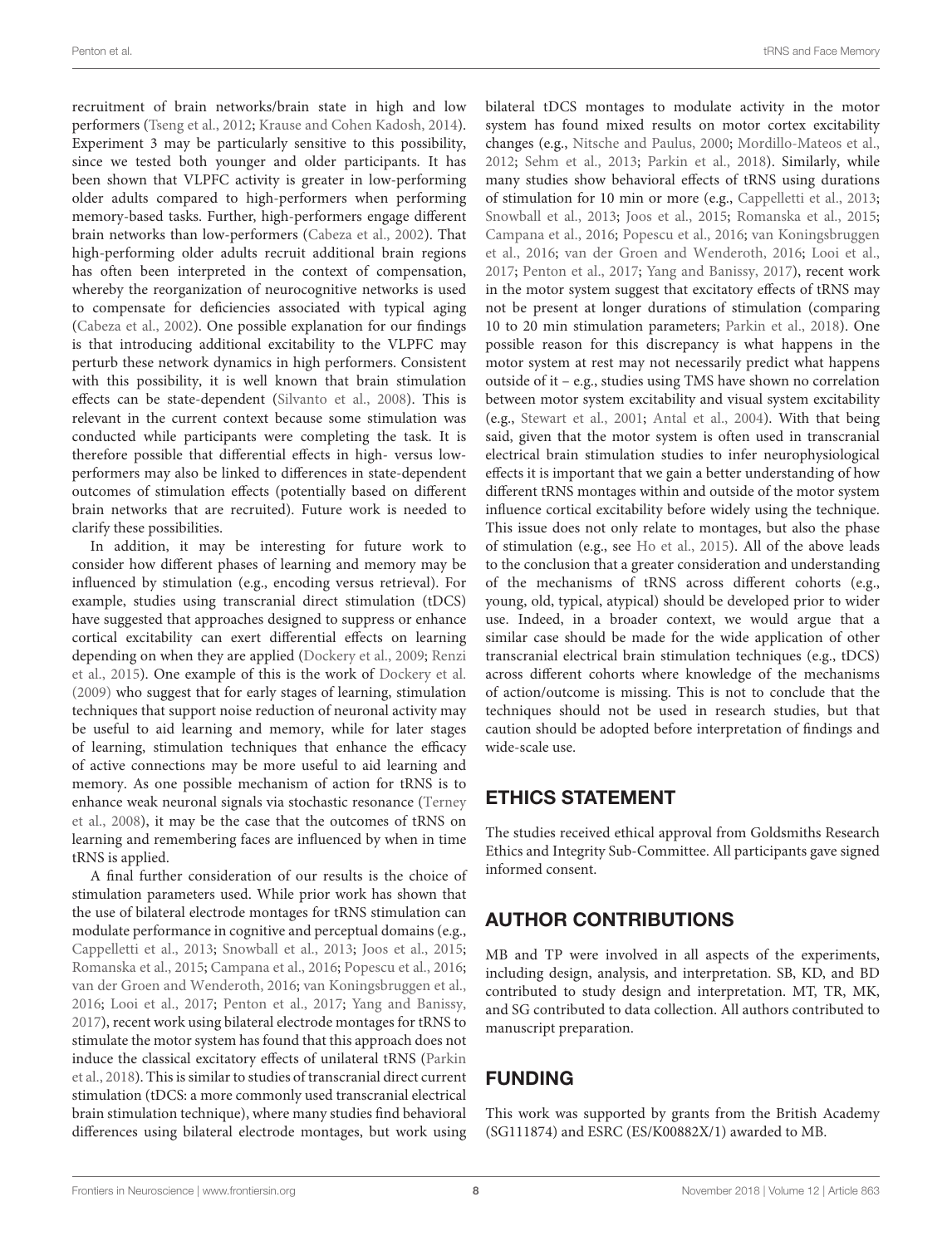## **REFERENCES**

- <span id="page-8-15"></span>Ambrus, G. G., Paulus, W., and Antal, A. (2010). Cutaneous perception thresholds of electrical stimulation methods: comparison of tDCS and tRNS. Clin. Neurophysiol. 121, 1908–1914. [doi: 10.1016/j.clinph.2010.04.020](https://doi.org/10.1016/j.clinph.2010.04.020)
- <span id="page-8-37"></span>Antal, A., Kincses, T. Z., Nitsche, M. A., Bartfai, O., and Paulus, W. (2004). Excitability changes induced in the human primary visual cortex by transcranial direct current stimulation: direct electrophysiological evidence. Invest. Ophthalmol. Vis. Sci. 45, 702–707. [doi: 10.1167/iovs.03-0688](https://doi.org/10.1167/iovs.03-0688)
- <span id="page-8-8"></span>Barbieri, M., Negrini, M., Nitsche, M. A., and Rivolta, D. (2016). AnodaltDCS over the human right occipital cortex enhances the perception and memory of both faces and objects. Neuropsychologia 81, 238–244. [doi: 10.1016/](https://doi.org/10.1016/j.neuropsychologia.2015.12.030) [j.neuropsychologia.2015.12.030](https://doi.org/10.1016/j.neuropsychologia.2015.12.030)
- <span id="page-8-16"></span>Bate, S., Cook, S. J., Duchaine, B., Tree, J. J., Burns, E. J., and Hodgson, T. H. (2014). Intranasal inhalation of oxytocin improves face processing in developmental prosopagnosia. Cortex 50, 55–63. [doi: 10.1016/j.cortex.2013.08.006](https://doi.org/10.1016/j.cortex.2013.08.006)
- <span id="page-8-26"></span>Benwell, C. S., Learmonth, G., Miniussi, C., Harvey, M., and Thut, G. (2015). Non-linear effects of transcranial direct current stimulation as a function of individual baseline performance: evidence from biparietal tDCS influence on lateralized attention bias. Cortex 69, 152–165. [doi: 10.1016/j.cortex.2015.](https://doi.org/10.1016/j.cortex.2015.05.007) [05.007](https://doi.org/10.1016/j.cortex.2015.05.007)
- <span id="page-8-5"></span>Bobak, A. K., Bennetts, R. J., Parris, B. A., Jansari, A., and Bate, S. (2016). An indepth cognitive examination of individuals with superior face recognition skills. Cortex 82, 48–62. [doi: 10.1016/j.cortex.2016.05.003](https://doi.org/10.1016/j.cortex.2016.05.003)
- <span id="page-8-0"></span>Bruce, V., and Young, A. (1986). Understanding face recognition. Br. J. Psychol. 77, 305–327. [doi: 10.1111/j.2044-8295.1986.tb02199.x](https://doi.org/10.1111/j.2044-8295.1986.tb02199.x)
- <span id="page-8-28"></span>Cabeza, R., Anderson, N. D., Locantore, J. K., and McIntosh, A. R. (2002). Aging gracefully: compensatory brain activity in high-performing older adults. Neuroimage 17, 1394–1402. [doi: 10.1006/nimg.2002.1280](https://doi.org/10.1006/nimg.2002.1280)
- <span id="page-8-33"></span>Campana, G., Camilleri, R., Moret, B., Ghin, F., and Pavan, A. (2016). Opposite effects of high-and low-frequency transcranial random noise stimulation probed with visual motion adaptation. Sci. Rep. 6:38919. [doi: 10.1038/srep](https://doi.org/10.1038/srep38919) [38919](https://doi.org/10.1038/srep38919)
- <span id="page-8-31"></span>Cappelletti, M., Gessaroli, E., Hithersay, R., Mitolo, M., Didino, D., Kanai, R., et al. (2013). Transfer of cognitive training across magnitude dimensions achieved with concurrent brain stimulation of the parietal lobe. J. Neurosci. 33, 14899–14907. [doi: 10.1523/JNEUROSCI.1692-13.2013](https://doi.org/10.1523/JNEUROSCI.1692-13.2013)
- <span id="page-8-13"></span>Chan, A. W., and Downing, P. E. (2011). Faces and eyes in human lateral prefrontal cortex. Front. Hum. Neurosci. 5:51. [doi: 10.3389/fnhum.2011.00051](https://doi.org/10.3389/fnhum.2011.00051)
- <span id="page-8-14"></span>Chan, A. W. Y. (2013). Functional organization and visual representations of human ventral lateral prefrontal cortex. Front. Psychol. 4:371. [doi: 10.3389/](https://doi.org/10.3389/fpsyg.2013.00371) [fpsyg.2013.00371](https://doi.org/10.3389/fpsyg.2013.00371)
- <span id="page-8-23"></span>Chayer, C. (2002). The neurologic examination: brief mental status. Can. J. Geriatr. Care 1, 265–267.
- <span id="page-8-4"></span>Dalrymple, K. A., Fletcher, K., Corrow, S., Nair, R. D., Barton, J. J., Yonas, A., et al. (2014a). "A room full of strangers every day": the psychosocial impact of developmental prosopagnosia on children and their families. J. Psychosom. Res. 77, 144–150. [doi: 10.1016/j.jpsychores.2014.06.001](https://doi.org/10.1016/j.jpsychores.2014.06.001)
- <span id="page-8-19"></span>Dalrymple, K. A., Garrido, L., and Duchaine, B. (2014b). Dissociation between face perception and face memory in adults, but not children, with developmental prosopagnosia. Dev. Cogn. Neurosci. 10, 10–20. [doi: 10.1016/j.dcn.2014.07.003](https://doi.org/10.1016/j.dcn.2014.07.003)
- <span id="page-8-18"></span>Dennett, H. W., McKone, E., Tavashmi, R., Hall, A., Pidcock, M., Edwards, M., et al. (2012). The cambridge car memory test: a task matched in format to the cambridge face memory test, with norms, reliability, sex differences, dissociations from face memory, and expertise effects. Behav. Res. Methods 44, 587–605. [doi: 10.3758/s13428-011-0160-2](https://doi.org/10.3758/s13428-011-0160-2)
- <span id="page-8-30"></span>Dockery, C. A., Hueckel-Weng, R., Birbaumer, N., and Plewnia, C. (2009). Enhancement of planning ability by transcranial direct current stimulation. J. Neurosci. 29, 7271–7277. [doi: 10.1523/JNEUROSCI.0065-09.2009](https://doi.org/10.1523/JNEUROSCI.0065-09.2009)
- <span id="page-8-17"></span>Duchaine, B., and Nakayama, K. (2006a). The cambridge face memory test: results f or neurologically intact individuals and an investigation of its validity using inverted face stimuli and prosopagnosic participants. Neuropsychologia 44, 576–585. [doi: 10.1016/j.neuropsychologia.2005.07.001](https://doi.org/10.1016/j.neuropsychologia.2005.07.001)
- <span id="page-8-29"></span>Duchaine, B. C., and Nakayama, K. (2006b). Developmental prosopagnosia: a window to content-specific face processing. Curr. Opin. Neurobiol. 16, 166–173.
- <span id="page-8-2"></span>Duchaine, B. C., and Yovel, G. (2015). A revised neural framework for face processing. Annu. Rev. Vis. Sci. 1, 393–416. [doi: 10.1146/annurev-vision-](https://doi.org/10.1146/annurev-vision-082114-035518)[082114-035518](https://doi.org/10.1146/annurev-vision-082114-035518)
- <span id="page-8-11"></span>Fairhall, S. L., and Ishai, A. (2007). Effective connectivity within the distributed cortical network for face perception. Cereb. Cortex 17, 2400–2406. [doi: 10.1093/](https://doi.org/10.1093/cercor/bhl148) [cercor/bhl148](https://doi.org/10.1093/cercor/bhl148)
- <span id="page-8-21"></span>Fertonani, A., and Miniussi, C. (2017). Transcranial electrical stimulation: what we know and do not know about mechanisms. Neuroscientist 23, 109–123. [doi: 10.1177/1073858416631966](https://doi.org/10.1177/1073858416631966)
- <span id="page-8-3"></span>Germine, L., Duchaine, B., and Nakayama, K. (2011). Where cognitive development and aging meet: face learning ability peaks after age 30. Cognition 118, 201–210. [doi: 10.1016/j.cognition.2010.11.002](https://doi.org/10.1016/j.cognition.2010.11.002)
- <span id="page-8-10"></span>Grady, C. L., Bernstein, L. J., Beig, S., and Siegenthaler, A. L. (2002). The effects of encoding task on age-related differences in the functional neuroanatomy of face memory. Psychol. Aging 17, 7–23. [doi: 10.1037/0882-7974.](https://doi.org/10.1037/0882-7974.17.1.7) [17.1.7](https://doi.org/10.1037/0882-7974.17.1.7)
- <span id="page-8-12"></span>Guntupalli, J. S., Wheeler, K. G., and Gobbini, M. I. (2016). Disentangling the representation of identity from head view along the human face processing pathway. Cereb. Cortex 27, 46–53. [doi: 10.1093/cercor/](https://doi.org/10.1093/cercor/bhw344) [bhw344](https://doi.org/10.1093/cercor/bhw344)
- <span id="page-8-1"></span>Haxby, J. V., Hoffman, E. A., and Gobbini, M. I. (2000). The distributed human neural system for face perception. Trends Cogn. Sci. 4, 223–233. [doi: 10.1016/](https://doi.org/10.1016/S1364-6613(00)01482-0) [S1364-6613\(00\)01482-0](https://doi.org/10.1016/S1364-6613(00)01482-0)
- <span id="page-8-38"></span>Ho, K. A., Taylor, J. L., and Loo, C. K. (2015). Comparison of the effects of transcranial random noise stimulation and transcranial direct current stimulation on motor cortical excitability. J. Ect 31, 67–72. [doi: 10.1097/YCT.](https://doi.org/10.1097/YCT.0000000000000155) [0000000000000155](https://doi.org/10.1097/YCT.0000000000000155)
- <span id="page-8-9"></span>Hofer, A., Siedentopf, C. M., Ischebeck, A., Rettenbacher, M. A., Verius, M., Golaszewski, S. M., et al. (2007). Neural substrates for episodic encoding and recognition of unfamiliar faces. Brain Cogn. 63, 174–181. [doi: 10.1016/j.bandc.](https://doi.org/10.1016/j.bandc.2006.11.005) [2006.11.005](https://doi.org/10.1016/j.bandc.2006.11.005)
- <span id="page-8-25"></span>Hsu, T. Y., Juan, C. H., and Tseng, P. (2016). Individual differences and statedependent responses in transcranial direct current stimulation. Front. Hum. Neurosci. 10:643. [doi: 10.3389/fnhum.2016.00643](https://doi.org/10.3389/fnhum.2016.00643)
- <span id="page-8-24"></span>Hsu, T. Y., Tseng, P., Liang, W. K., Cheng, S. K., and Juan, C. H. (2014). Transcranial direct current stimulation over right posterior parietal cortex changes prestimulus alpha oscillation in visual short-term memory task. Neuroimage 98, 306–313. [doi: 10.1016/j.neuroimage.2014.04.069](https://doi.org/10.1016/j.neuroimage.2014.04.069)
- <span id="page-8-32"></span>Joos, K., De Ridder, D., and Vanneste, S. (2015). The differential effect of lowversus high-frequency random noise stimulation in the treatment of tinnitus. Exp. Brain Res. 233, 1433–1440. [doi: 10.1007/s00221-015-4217-9](https://doi.org/10.1007/s00221-015-4217-9)
- <span id="page-8-20"></span>Krause, B., and Cohen Kadosh, R. (2014). Not all brains are created equal: the relevance of individual differences in responsiveness to transcranial electrical stimulation. Front. Syst. Neurosci. 8:25. [doi: 10.3389/fnsys.2014.](https://doi.org/10.3389/fnsys.2014.00025) [00025](https://doi.org/10.3389/fnsys.2014.00025)
- <span id="page-8-7"></span>Lafontaine, M. P., Théoret, H., Gosselin, F., and Lippé, S. (2013). Transcranial direct current stimulation of the dorsolateral prefrontal cortex modulates repetition suppression to unfamiliar faces: an ERP study. PLoS One 8:e81721. [doi: 10.1371/journal.pone.0081721](https://doi.org/10.1371/journal.pone.0081721)
- <span id="page-8-22"></span>Lamont, A. C., Stewart-Williams, S., and Podd, J. (2005). Face recognition and aging: effects of target age and memory load. Mem. Cognit. 33, 1017–1024. [doi: 10.3758/BF03193209](https://doi.org/10.3758/BF03193209)
- <span id="page-8-34"></span>Looi, C. Y., Lim, J., Sella, F., Lolliot, S., Duta, M., Avramenko, A. A., et al. (2017). Transcranial random noise stimulation and cognitive training to improve learning and cognition of the atypically developing brain: a pilot study. Sci. Rep. 7:4633. [doi: 10.1038/s41598-017-04649-x](https://doi.org/10.1038/s41598-017-04649-x)
- <span id="page-8-36"></span>Mordillo-Mateos, L., Turpin-Fenoll, L., Millán-Pascual, J., Núñez-Pérez, N., Panyavin, I., Gómez-Argüelles, J. M., et al. (2012). Effects of simultaneous bilateral tDCS of the human motor cortex. Brain Stimul. 5, 214–222. [doi: 10.](https://doi.org/10.1016/j.brs.2011.05.001) [1016/j.brs.2011.05.001](https://doi.org/10.1016/j.brs.2011.05.001)
- <span id="page-8-27"></span>Morse, C. K. (1993). Does variability increase with age? An archival study of cognitive measures. Psychol. Aging 8, 156–164. [doi: 10.1037/0882-7974.8.](https://doi.org/10.1037/0882-7974.8.2.156) [2.156](https://doi.org/10.1037/0882-7974.8.2.156)
- <span id="page-8-6"></span>Moss, F., Ward, L. M., and Sannita, W. G. (2004). Stochastic resonance and sensory information processing: a tutorial and review of application. Clin. Neurophysiol. 115, 267–281. [doi: 10.1016/j.clinph.2003.](https://doi.org/10.1016/j.clinph.2003.09.014) [09.014](https://doi.org/10.1016/j.clinph.2003.09.014)
- <span id="page-8-35"></span>Nitsche, M. A., and Paulus, W. (2000). Excitability changes induced in the human motor cortex by weak transcranial direct current stimulation. J. Physiol. 527, 633–639. [doi: 10.1111/j.1469-7793.2000.t01-1-](https://doi.org/10.1111/j.1469-7793.2000.t01-1-00633.x) [00633.x](https://doi.org/10.1111/j.1469-7793.2000.t01-1-00633.x)